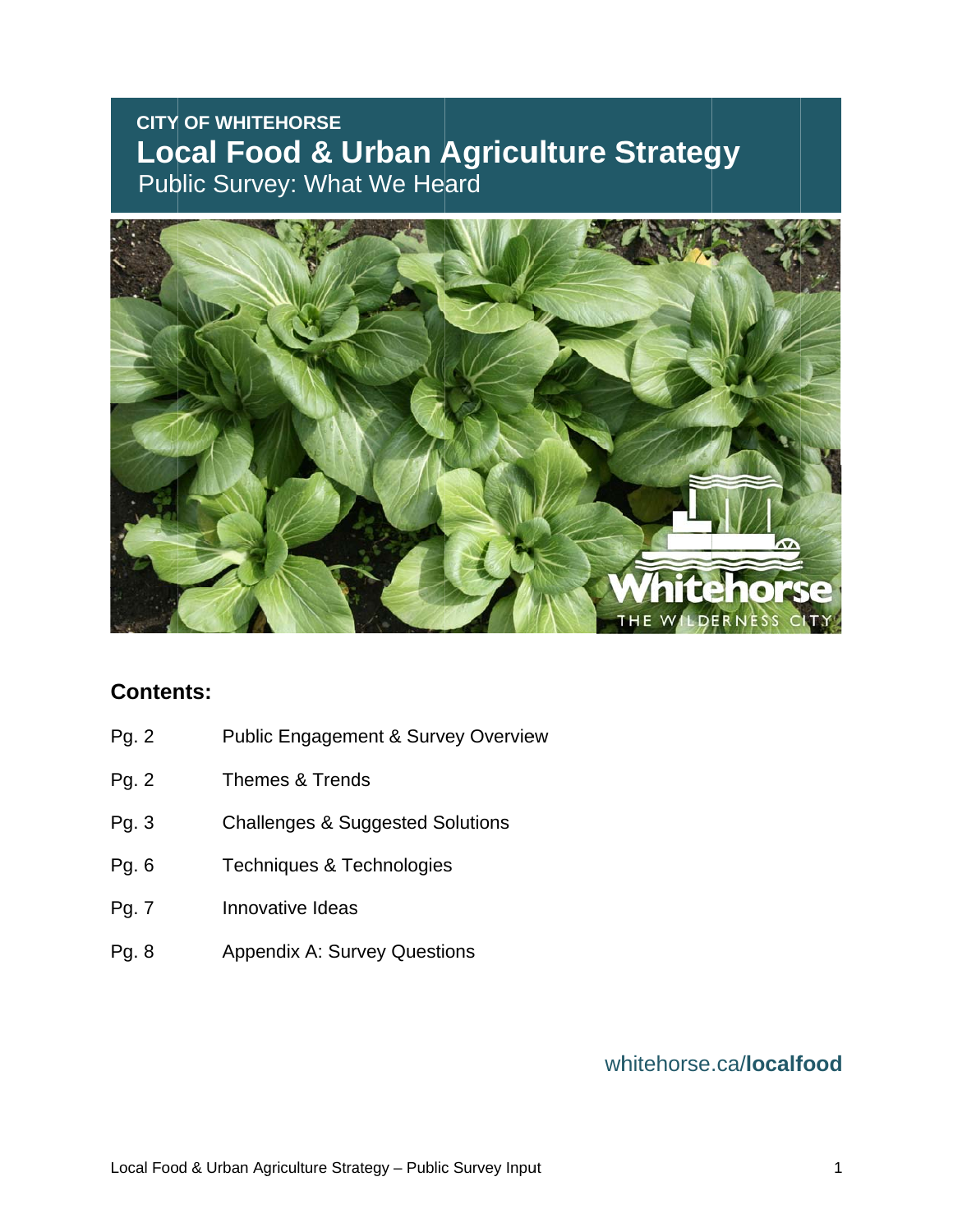# **Public Engagement & Survey Overview**

In March 2016, the City of Whitehorse initiated a planning and public consultation process to develop a *Local Food & Urban Agriculture Strategy*. The process is geared at identifying barriers and creating opportunities to better connect residents to the local food system whether through production, processing, distribution, selling, consumption, or resource recovery. The process is made possible with funding from the Canada-Yukon Growing Forward 2 Agriculture Program.

The first phase of project engagement occurred in summer 2016 involving agency and public outreach to understand:

- How residents are currently participating in the local food system
- What is working
- What can be done better
- Ways that the City can be more active in supporting the production and consumption of local food

Input was collected through interviews, a public survey, and pop-up engagement booths at the Yukon Government Agriculture Demonstration Day and Fireweed Farmer's Market. A social media campaign was used to raise awareness about these engagement opportunities.

A total of **159 people filled out the public survey** that was available from August 1 to September 2 on the project website (whitehorse.ca/localfood) and in hard copy at the booth events. This document provides a summary of the input submitted by survey respondents. The survey questions are contained in Appendix A. The information generated through the survey and other engagement activities will help to inform the development of a Draft Strategy, anticipated later in 2017.

### **Themes & Trends**

The intent of the survey was to identify themes and trends in activities related to the local food system. The following overarching topics emerged in the responses:

- Policies & regulations
- Land, infrastructure, & services
- Funding
- Access & connections
- Education

The majority of survey respondents (89%) indicated that they participate in **local food production**. Many expressed their involvement in growing vegetables and fruits for themselves and their families. A few respondents indicated growing herbs, other edible plants and flowers, and hay. Some respondents indicated keeping chickens (5%) and other poultry (3%). A few respondents (4%) indicated either raising pigs, rabbits, or keeping bees. Harvesting berries, mushrooms, and fish was also indicated. Some respondents indicated participation in **processing** (16%) and **selling** (6%), and some (9%) indicated they do not currently participate in local food activities.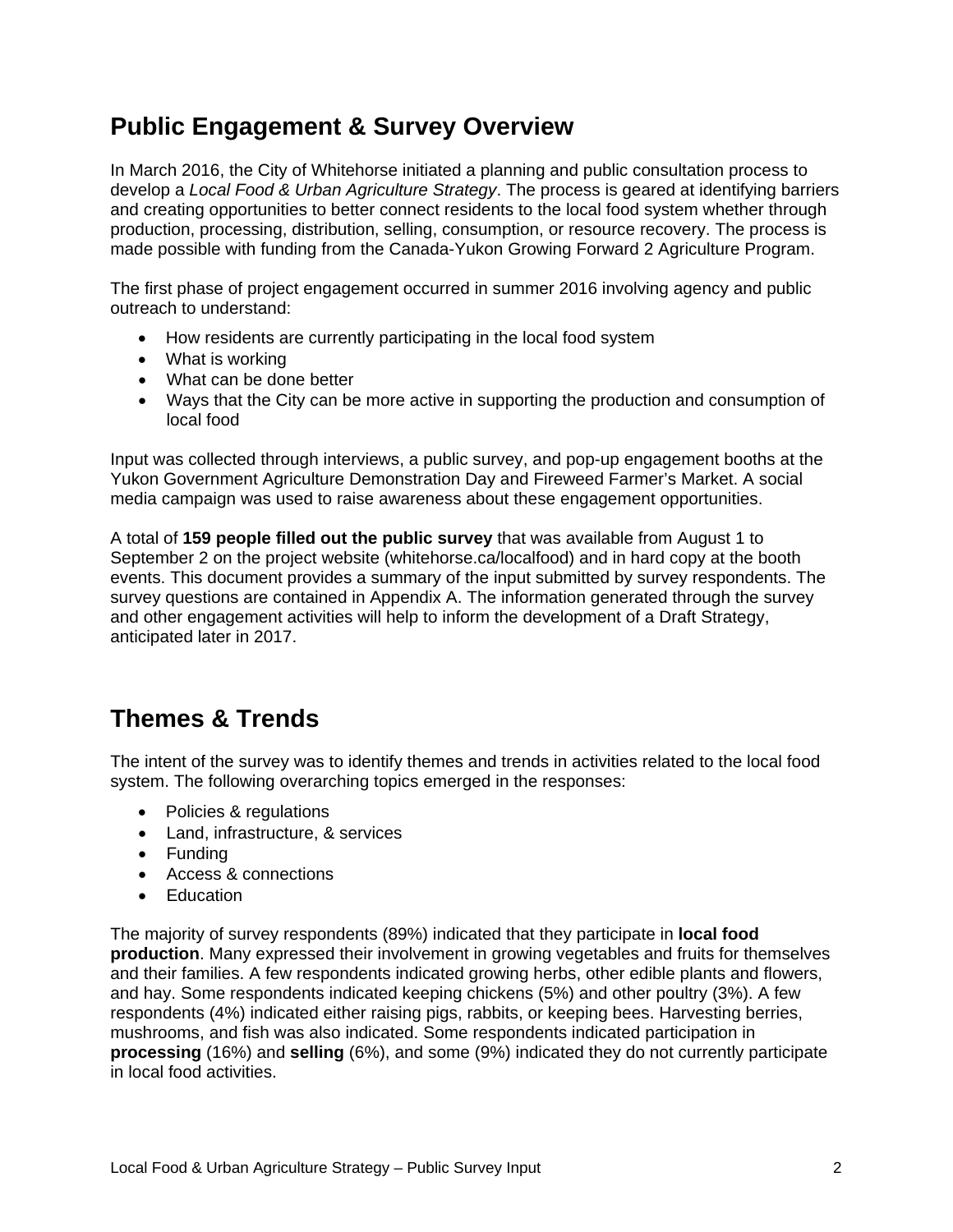Subsistence, self-sufficiency, and food security were mentioned as **motivators for participating**  in food activities along with having access to fresh, healthy, organic, ethical, economical, and sustainable foods. Educational benefits and donations to the food bank were also listed as reasons for producing local, as well as off-setting grocery bills. Business and financial gain were mentioned, but for most did not appear to be a significant motivator.

Many respondents (61%) indicated that they would like to pursue **additional food activities**. Some indicated interest to expand their current vegetable varieties, including wanting to plant heritage and unique edibles (e.g. Siberian pine nuts, kohlrabi, quinoa). Planting berries and fruit trees, greenhouse growing (including during winter), and mushroom cultivation were indicated as potential future pursuits. Some respondents indicated wanting to keep bees (4%), chickens (14%), other poultry or small livestock (4%) (e.g. ducks, quails, rabbits, goats), and large livestock (2%). Making preserves (e.g. canning, pickling, freezing, jam and syrup making) and wanting to process milk and cheese were also mentioned by a few respondents.

When asked about the **location of food activities**, the majority of respondents (76%) indicated they have activities that occur on their own private property. A smaller number (10%) indicated they have activities that occur at a community garden or greenhouse. A couple of respondents (4%) indicated they have activities that occur on someone else's private property. There was overlap for some respondents whose activities take place on their own property as well as at a communal space or on another person's property. A couple of people indicated they collect edibles from landscaping on public lands.

Food activities were indicated to occur in **neighbourhoods across Whitehorse** with Riverdale, Downtown, Porter Creek, and Takhini being the most frequently mentioned areas. Some activities were indicated to be occurring outside of City limits in areas including Carcross, Ibex Valley, Mendenhall, Golden Horn, Mount Lorne, Jackson Lake, Tagish, and along the Fish Lake and Hot Springs Roads.

# **Challenges & Suggested Solutions**

The majority of survey respondents indicated that they have not encountered challenges or barriers related to their food system activities. Some indicated being unfamiliar with policies and regulations, having never pursued food activities that require a permitting process. Respondents that did indicate experiencing challenges (18%) listed the following as issues encountered. Suggested solutions collected from responses to various questions are also listed.

### **Policies & Regulations:**

#### **Challenges:**

- Jurisdictional overlap between different levels of government for agriculture related policies and regulations can make it difficult for people to know where to look for regulations
- Research and interpretation of agriculture and zoning regulations can be overwhelming for some
- Some regulations in the City's Zoning Bylaw could use clarification (e.g. distinctions between principal and secondary agricultural uses) and some definitions appear to be missing (e.g. for small scale hobby operations and bee keeping)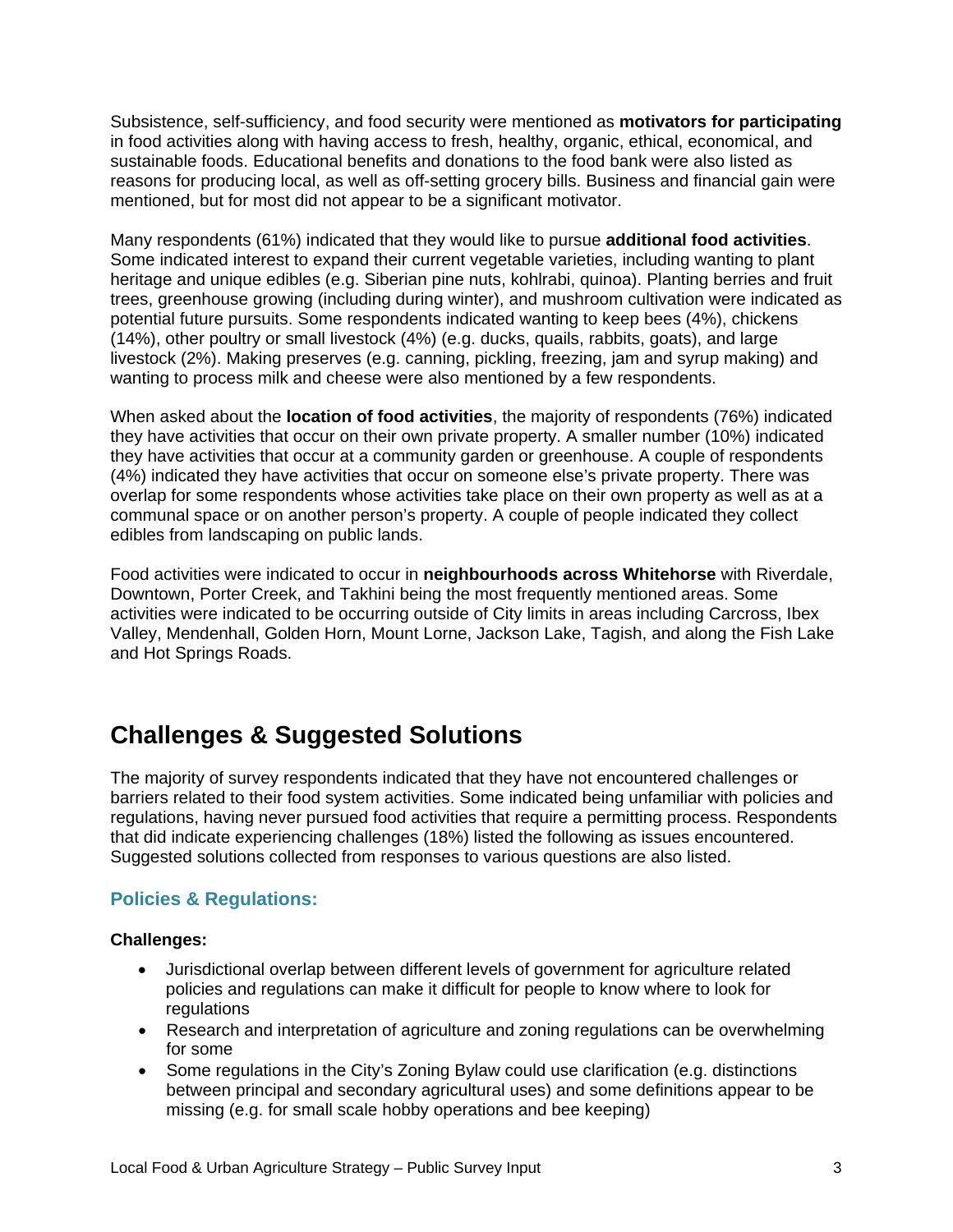- Properties in urban areas are currently not allowed to have apiaries (bees) and certain kinds of small livestock (e.g. goats), but some residents are interested to have them
- Restrictive fence height regulation is unsuitable to contain hens that can jump and flutter
- Lack of restrictions on pesticide use can lead to soil contamination, and can result in soils unsuitable for growing food or for pasture use
- Regulations on boulevard and median use are unclear relating to food installments on public lands (e.g. food planter boxes)
- Current regulations make it too easy and cheap for grocery stores to throw away food instead of donating it, or using it for compost or animal feed
- Some small-scale food producers and processors have difficulty conforming with federal and territorial health regulations
- Restrictions on the sale of unpasteurized products prevents production of some locally produced foods (e.g. milk and cheese)
- Restrictions on sale of locally harvested wild meat make it inaccessible to some people
- Zoning and leasing can be complicated for starting new community gardens

#### **Suggested Solutions:**

- Develop a municipal strategy that complements the Yukon Government's Local Food **Strategy**
- Allow for urban beekeeping and follow apiary guidelines developed by other municipalities (e.g. Vancouver)
- Ban or further restrict the sale and use of toxic pesticides
- Allow food production installments to count towards landscaping requirements for new developments
- Create a no-waste policy for grocers
- Make it more expensive for the commercial sector to throw out foods versus donating
- Remove policy barriers that prevent farmers from accessing foods that are passed their best-before dates for use as livestock feed or compost
- Allow for the sale of raw products, provided that hygienic standards are met

### **Land, Infrastructure, & Services:**

#### **Challenges:**

- Limited amount of community gardens and greenhouses, and some residents have limited access to them
- Plots at community gardens can be small and may not provide enough growing space
- Disconnect between people that have available land and would-be gardeners
- Land is expensive
- Building gardens and greenhouses is expensive
- Some condo developments do not allow people to plant gardens
- Need for easy and inexpensive access to commercial grade kitchens for processing and preserving food (e.g. cooking, canning, pickling, jam-making)
- Limited access to the community egg grader
- Limited access to inspectors to oversee mobile abattoir, especially on weekends
- Early and late season access to water at community gardens can mean lost productivity
- Vandalism of gardens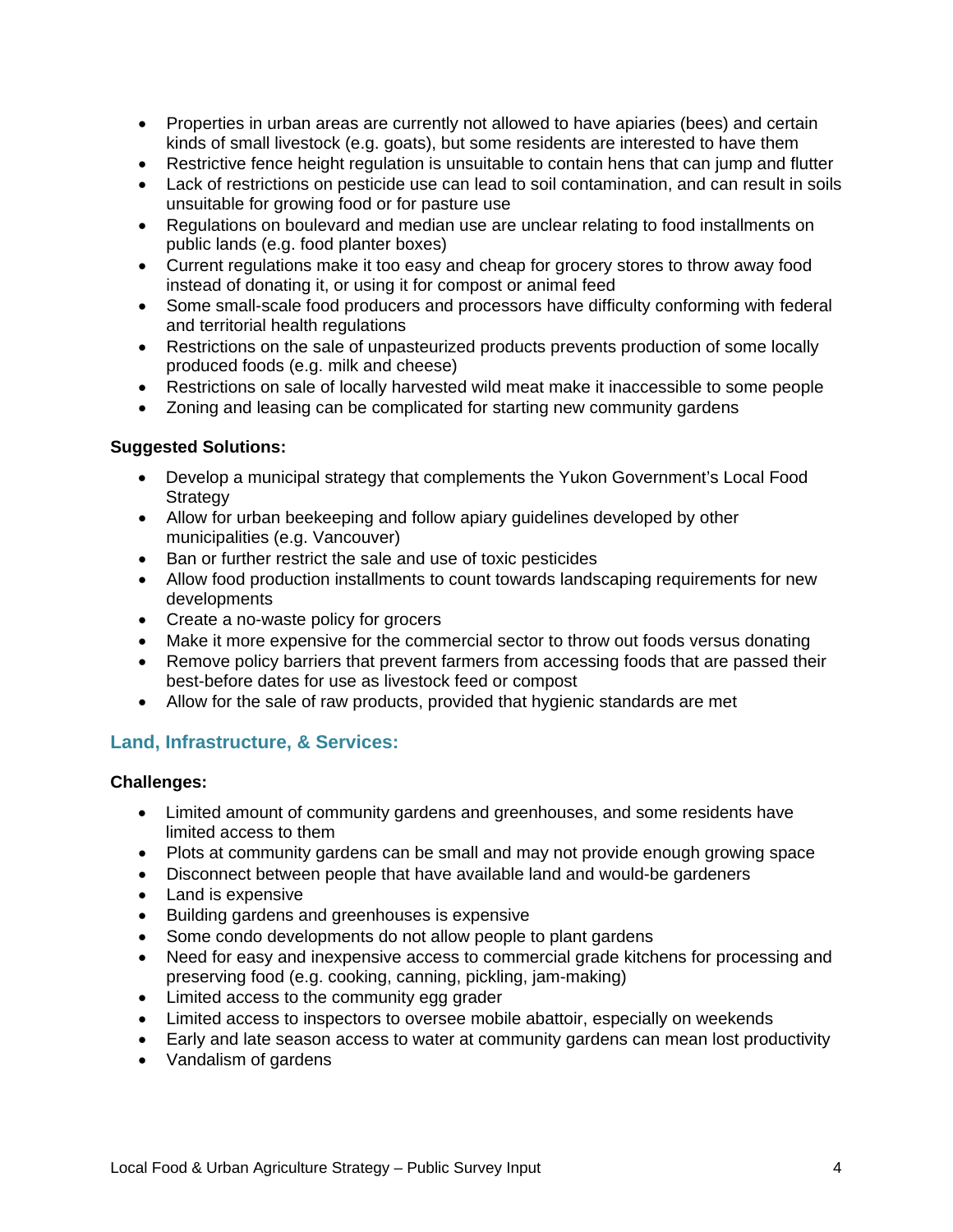#### **Suggested Solutions:**

- Create more locations and opportunities for community gardening, including use of vacant public and private lands
- Create opportunities for more communal facilities (e.g. gardens, greenhouses, kitchens, graders, abattoirs)
- Create gardening opportunities in a variety of residential, commercial, and institutional settings, including educational and correctional
- Create a program that pairs would-be gardeners with land owners interested to share their properties with others for gardening (e.g. "lawn farming" on private property where "rent" is paid in produce)
- Promote rooftop gardening on commercial buildings
- Allow for more community use of the Frank Slim Building kitchen
- For landscaping, invest in native perennials that can produce food
- Grow edibles on public lands that are accessible to everyone
- Repurpose old buildings for use as greenhouses
- Develop a community greenhouse in Shipyards Park
- Design urban lots sized to accommodate gardening uses
- Ensure access to municipal water at community gardens early in the growing season
- Have inspectors available on weekends for community abattoir
- Allow for people to slaughter their chickens on their property without requiring an abattoir

#### **Funding:**

#### **Challenges:**

- Difficulty in financing garden start-up costs
- Limitations in the availability of funding and grants

#### **Suggested Solutions:**

- Make it easier for gardeners to obtain grants and funding
- Provide funding for workshops
- Provide subsidies to help farmers produce local foods and for local food programs
- Offer incentives and/or tax benefits for growing local food
- Offer financial assistance for greenhouse and plot construction, as well as soil building
- Provide rebates on energy used in greenhouses

#### **Access & Connections:**

#### **Challenges:**

- Not enough local food available at grocery stores, most travels from the US
- The price of local food can be higher than imported food, and unaffordable to some
- Sale of ungraded eggs is limited to farm gate, which means having to travel far for purchase
- Some people in our community go hungry and do not have access to fresh food or gardening opportunities
- Some people produce more food than they need, while others don't have enough space to grow food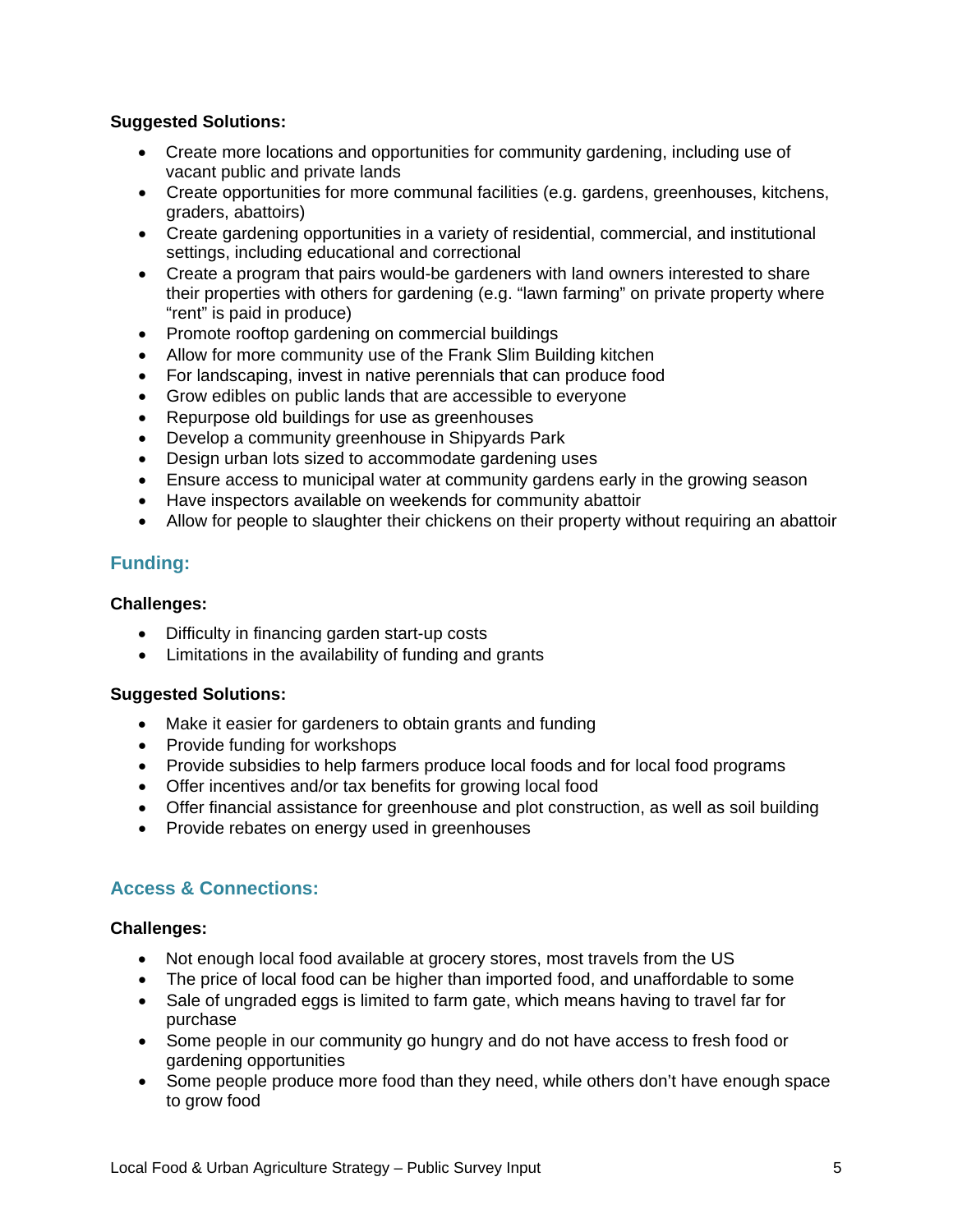#### **Suggested Solutions:**

- Plant edibles and gardens on public lands that everyone can take from
- Promote exchange programs for locally produced fruits and veggies
- Promote food-plant transplant exchanges
- Promote seed libraries
- Offer fruit tree saplings to interested property owners
- More promotion of locally produced foods in grocery stores
- More local food vendors at the farmer's market
- Sponsor a greenhouse that supplies the Food Bank

#### **Education:**

#### **Challenges:**

- Lack of knowledge, experience, and understanding on various agriculture topics prevent involvement, expansion, and diversification of food production activities (e.g. seed varieties, construction methods, soils, fertilizers, compost production and use)
- Lack of knowledge and understanding on how zoning regulations apply to private property use

#### **Suggested Solutions:**

- Develop informational resources on agriculture and regulatory topics
- Provide education opportunities on keeping of small livestock (e.g. backyard chickens)
- Offer agriculture focused workshops
- Develop community gardens at schools

## **Techniques & Technologies:**

In responses to several survey questions, respondents listed techniques and technologies of interest, including the following:

- Winter greenhouse gardening
- Waste heat use for greenhouse gardening
- Solar powered heating systems for plant roots
- Grey water use from ponds
- Hydroponics
- Vertical farming
- Polyculture planting
- Expansion of edible landscaping varieties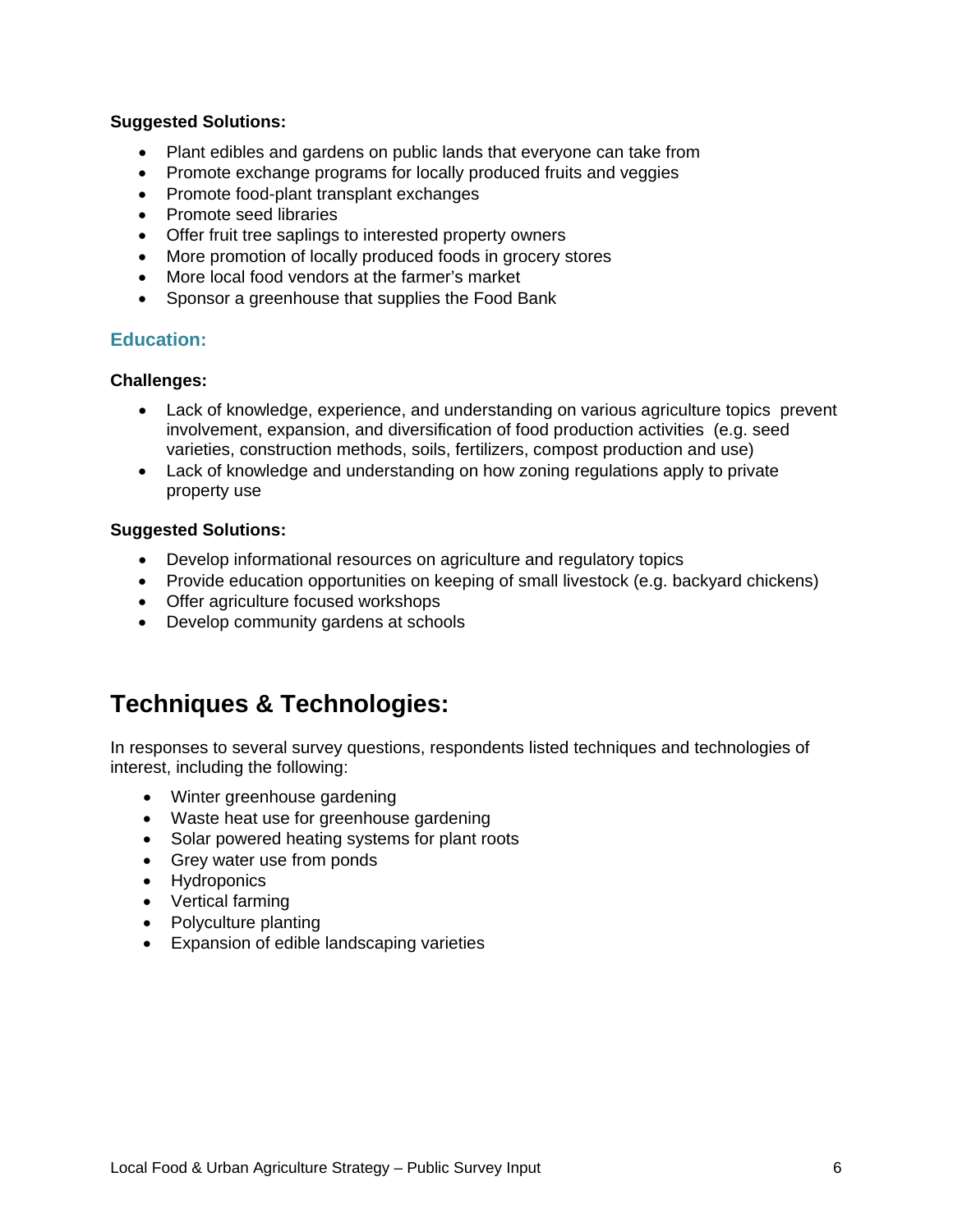## **Innovative Ideas:**

Respondents were asked if they knew about innovative projects, policies, or regulations seen in Whitehorse or elsewhere that they would like the City to know about and consider in this process. The following was indicated:

- Seed library run by YG Energy Mines and Resources
- Annie Lake road property that uses polyculture planting to promote growth and yields
- Edible landscaping in Ottawa
- Ambulance department in another city that maintains a community garden
- Lawn-farming in Ottawa and Florida where owners let gardeners without land use their properties to grow food
- Inuvik's community greenhouse converted from former hockey area
- Vacant lots in downtown Vancouver used as community gardens
- Community Food Centres in Perth and Stratford (Ontario) that combine activities for social justice, food security, and urban agriculture
- Edibles planted in public spaces and on vacant lots in New Orleans that are free for taking or at low cost for people in need
- No waste policy for grocers in France
- La REcyclerie bistro and urban farm in Paris located in a former train station

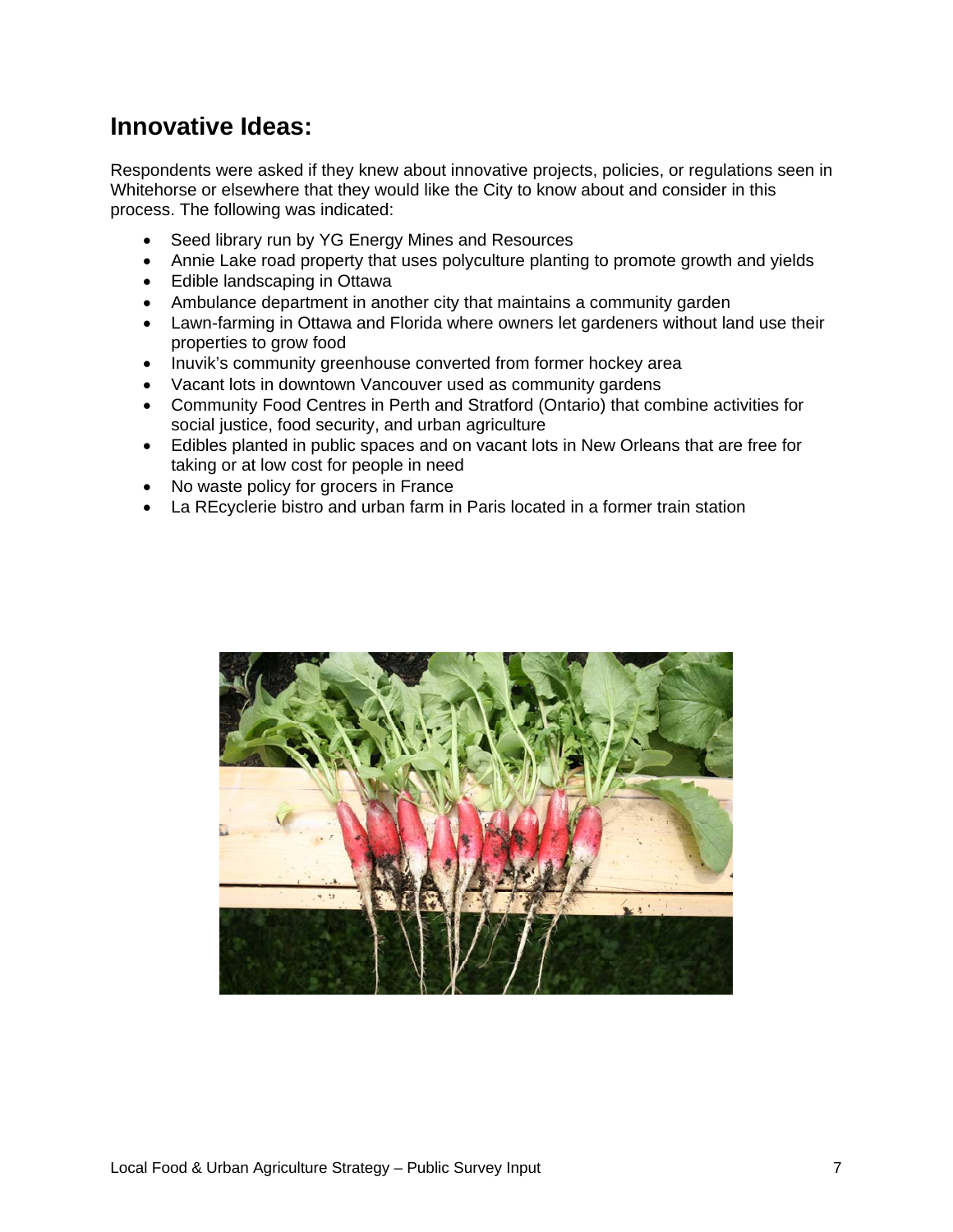# Appendix A: Survey Questions

The City has initiated a process to develop a **Local Food & Urban Agriculture Strategy** for Whitehorse, and *we want your input!* We are currently reviewing existing City policies and regulations to identify where gaps may exist and where improvements may be needed. Please fill out the questions below to help us shape this review process. The goal of the Strategy will be to provide recommendations for how the City can better support a robust, local food system.

- 1. Do you participate in any of the following aspects of the local food system? (check all that apply) **O** Growing/Producing
	- **O** Processing
	- **O** Selling
	-
	- **O** Other\_\_\_\_\_\_\_\_\_\_\_\_\_\_\_\_\_\_\_ **O** I do not participate (skip to question 6)
	-
- 2. If you answered **yes** to question 1, what is it you do? (e.g. grow veggies, or raise chickens)

\_\_\_\_\_\_\_\_\_\_\_\_\_\_\_\_\_\_\_\_\_\_\_\_\_\_\_\_\_\_\_\_\_\_\_\_\_\_\_\_\_\_\_\_\_\_\_\_\_\_\_\_\_\_\_\_\_\_\_\_\_\_\_\_\_\_\_\_\_\_\_\_\_\_\_\_\_\_\_\_\_\_ \_\_\_\_\_\_\_\_\_\_\_\_\_\_\_\_\_\_\_\_\_\_\_\_\_\_\_\_\_\_\_\_\_\_\_\_\_\_\_\_\_\_\_\_\_\_\_\_\_\_\_\_\_\_\_\_\_\_\_\_\_\_\_\_\_\_\_\_\_\_\_\_\_\_\_\_\_\_\_\_\_\_

\_\_\_\_\_\_\_\_\_\_\_\_\_\_\_\_\_\_\_\_\_\_\_\_\_\_\_\_\_\_\_\_\_\_\_\_\_\_\_\_\_\_\_\_\_\_\_\_\_\_\_\_\_\_\_\_\_\_\_\_\_\_\_\_\_\_\_\_\_\_\_\_\_\_\_\_\_\_\_\_\_\_

\_\_\_\_\_\_\_\_\_\_\_\_\_\_\_\_\_\_\_\_\_\_\_\_\_\_\_\_\_\_\_\_\_\_\_\_\_\_\_\_\_\_\_\_\_\_\_\_\_\_\_\_\_\_\_\_\_\_\_\_\_\_\_\_\_\_\_\_\_\_\_\_\_\_\_\_\_\_\_\_\_\_ \_\_\_\_\_\_\_\_\_\_\_\_\_\_\_\_\_\_\_\_\_\_\_\_\_\_\_\_\_\_\_\_\_\_\_\_\_\_\_\_\_\_\_\_\_\_\_\_\_\_\_\_\_\_\_\_\_\_\_\_\_\_\_\_\_\_\_\_\_\_\_\_\_\_\_\_\_\_\_\_\_\_

- 3. Where does your activity take place? **O** My private property **O** On someone else's property **O** At a community garden/greenhouse **O** Other \_\_\_\_\_\_\_\_\_\_\_\_\_\_\_\_\_\_\_\_
- 4. Which neighbourhood/area does this activity take place in?
- 5. What is the purpose of your pursuit?
	- **O** Hobby
	- **O** Commercial
	- **O** Other\_\_\_\_\_\_\_\_\_\_\_\_\_\_\_\_\_\_\_
- 6. Is there something that you would like to grow, process, or sell in the future? **O** Yes **O** No

If **yes**, please explain: